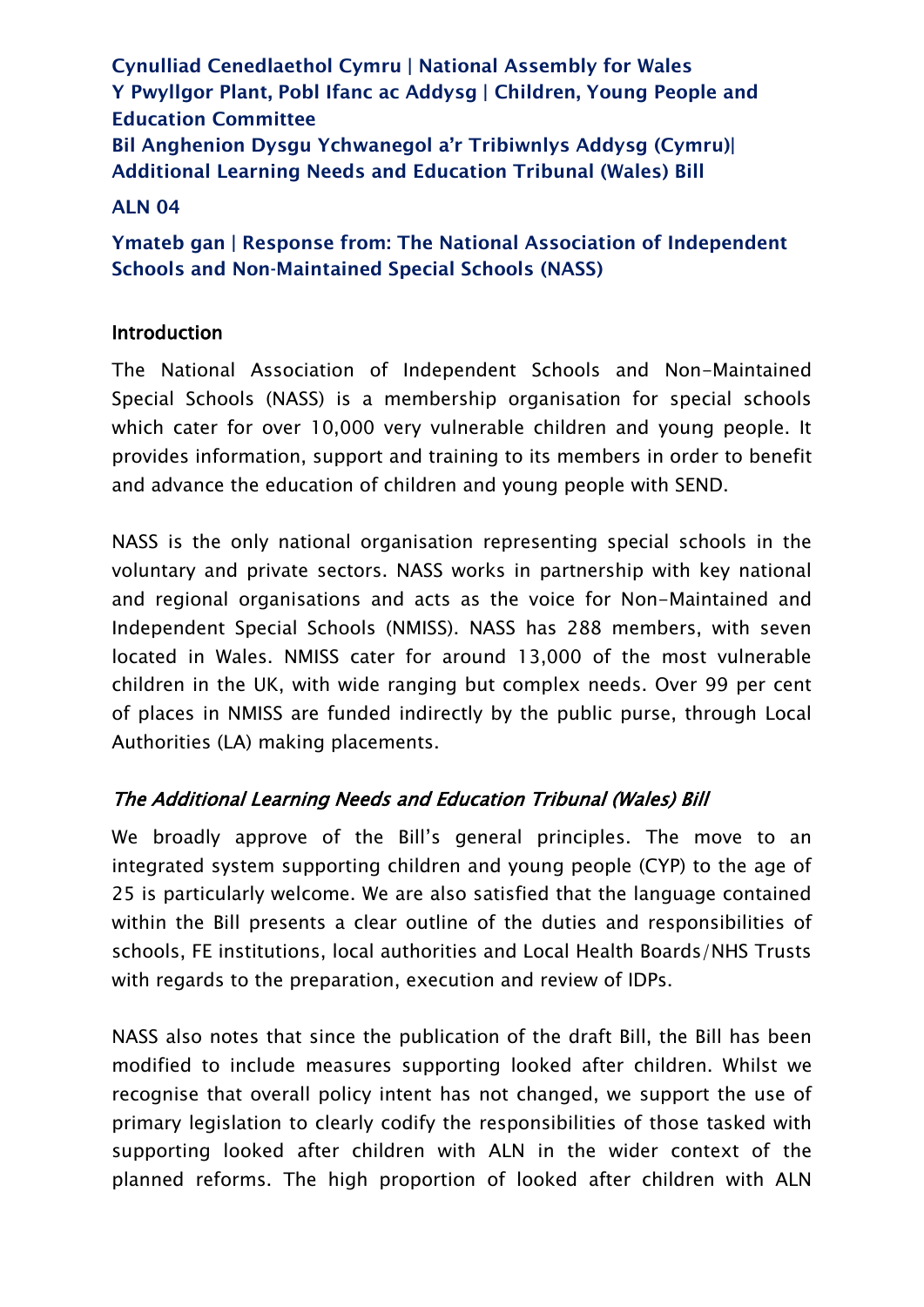means that integration of the support provided to them is vital to ensure efficient delivery.

However, we remain concerned about certain provisions which we believe will act as a barrier to full implementation. We wish to both highlight these issues and note some of our experiences of the SEND provisions of the Children and Families Act 2014 - legislation that was designed to perform a similar task to this Bill in England.

## The role of independent provisions

As an association for schools outside of LA control, we are concerned that the Bill does not set out registered independent provision as being covered by the Code of Practice. This is a significant departure from other UK legislation and we believe this must be covered. It is also unhelpful not to include independent schools in the section on different types of provision and their role in IDPs. In English legislation, there has been recognition of the role of independent provision within the 'continuum of provision' and this is reflected across the *Children and Families Act 2014* and secondary legislation. We think it is unhelpful to deal with independent provision in the Act as separate to all other types of provision. We are extremely disappointed to see the choice of independent provision appearing to rest solely with the LA, rather than being an actively supported parental choice. We are keen to see further details on how schools are registered to appear on the list of independent provision that might be considered for a child.

Additionally, NASS is concerned by the provision within the Bill that abolishes the power of Welsh Ministers to approve the creation of non-maintained special schools (NMSS) in Wales. Although we are aware that there are currently no NMSS in Wales, removing the ability of ministers to approve their opening appears to limit the scope for new provisions to be created at a time of increasing demand. Many Welsh authorities purchase placements from English NMSS and it is unclear why it was felt necessary to make this change.

Cross-border issues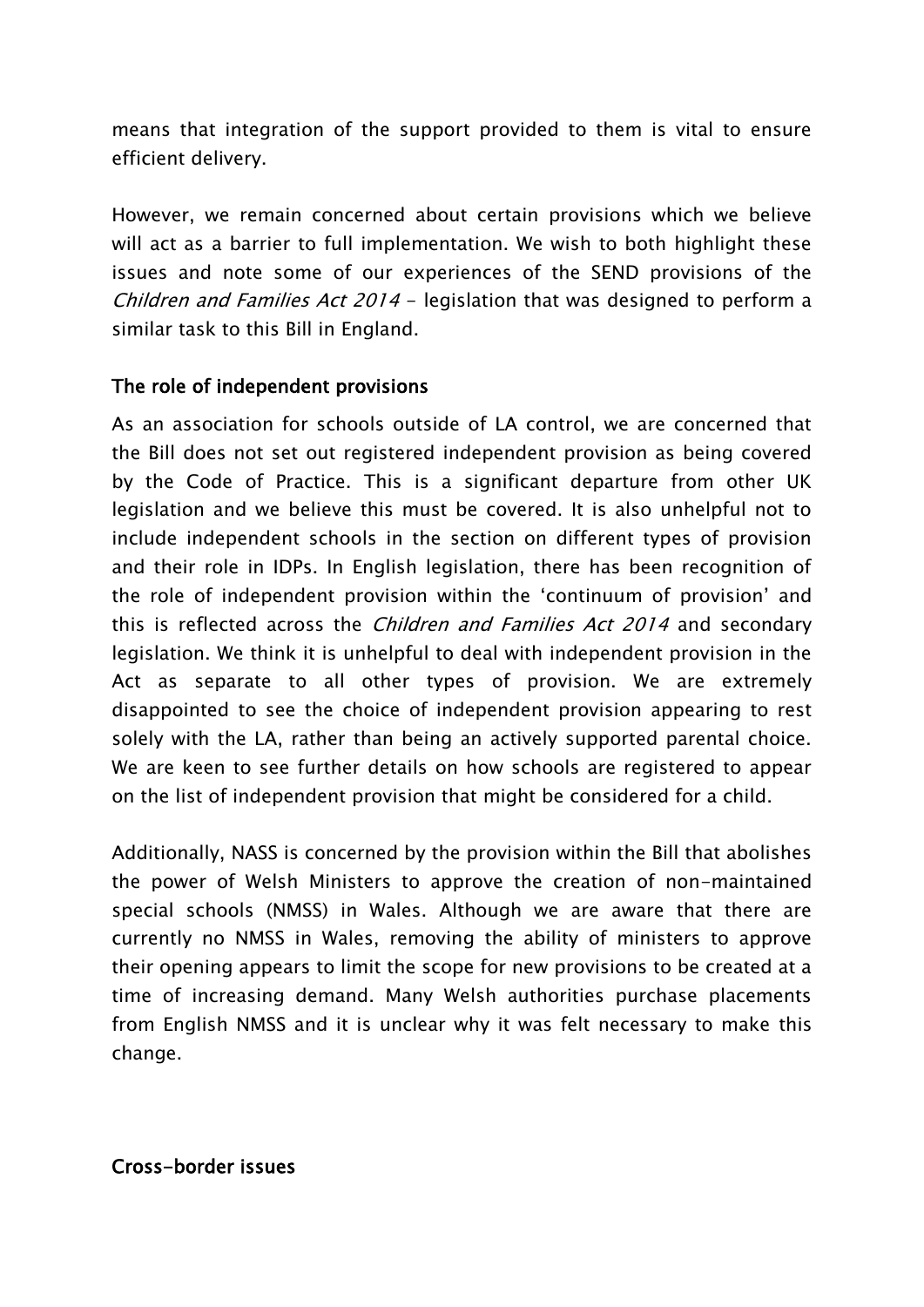Many Welsh children and young people – particularly those with lowincidence, high-needs support requirements – attend schools across the border in England. NASS supports the revised Bill's clarification of the responsibilities of local authorities in England and Wales with respect to placing children in each other's countries. NASS is also in favour of the provision of the Bill which allows Welsh local authorities to place pupils in schools in England if the school in question is registered as an independent school in England (and the local authority is satisfied that the institution can make the ALP described in the person's IDP).

We are aware that Welsh officials are working with their English counterparts to produce guidance to support Welsh children and young people who attend an education institution in England, and that the Code of Practice will provide further practical information. As noted above, the treatment of independent provisions as separate from other forms of support is counterproductive, and this issue is likely to be made worse when these schools are located in England. NASS wishes to see placements at these schools made available with minimal additional bureaucracy in order to best support parental choice and outcomes for young people with ALN.

We also have concerns surrounding the registration arrangements for post-16 institutions. Unlike schools, the Bill requires these bodies to register with the Welsh Government as well as the relevant UK authorities and, presumably, abide by a second set of regulations that this Bill makes provisions for. This represents an administrative burden that we believe is unnecessary, given that such institutions are already approved under section 41 of the Children and Families Act 2014. By holding post-16 independent specialist colleges in England to a different standard to independent special schools, the Bill is undermining the intent to create a fully integrated 0-25 system.

### Individual Development Plans

As an organisation that supports children during their transition to adult services, NASS is in favour of the unification of the system of assessing CYP and providing them with an Individual Development Plan (IDPs) up to the age of 25. We believe this will create the potential for a greater degree of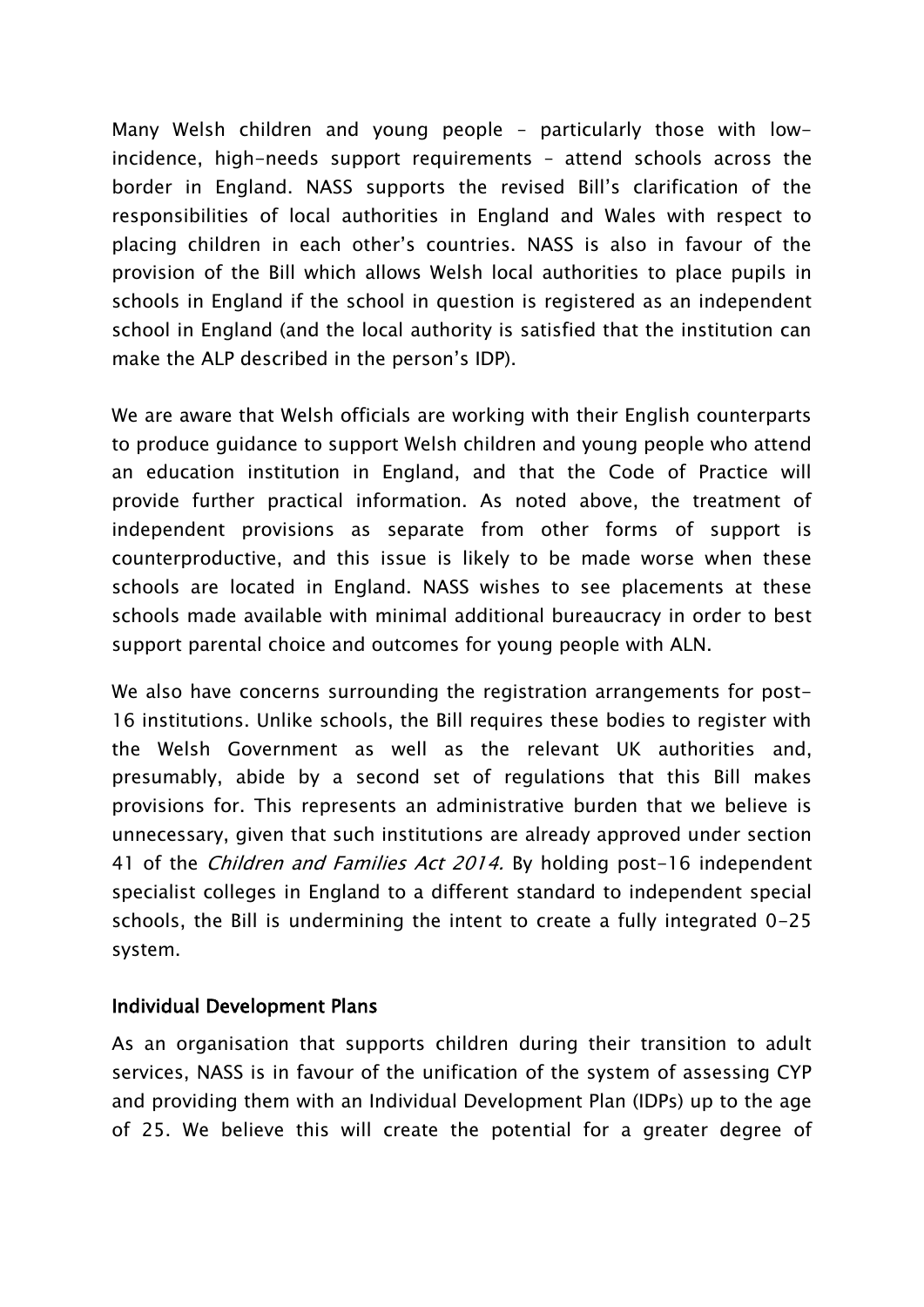continuity in providing appropriate support as young people move into adulthood, and ultimately lead to better outcomes for disabled adults.

We are also satisfied that the language contained within the draft Bill presents a broadly clear outline of the duties and responsibilities of schools, Further Education (FE) institutions, LAs and Local Health Boards/NHS Trusts with regards to the preparation, execution and review of IDPs. However, our experience in England of the transition from statements of SEND to Education, Health and Care Plans (EHCP) illustrates that LAs often lack the resources to support both the transition to and sustainment of the new, more comprehensive system. In practice, the responsibility for managing transitions has fallen mainly to schools. We would also note that the vast majority of EHCPs are focused only on a child's education, as opposed to wider needs.

NASS welcomes the clear legal responsibilities for the delivery of services for children and young people with ALN set out in the draft Code. We would strongly support the incorporation of this approach into the final ALN Code. However, adequate resources must also be provided to ensure that legal responsibilities are deliverable on a practical level. The lack of staff resource in LAs, schools, colleges, and health and care teams to coordinate, contribute to and deliver the support in EHC Plans has been a major stumbling block in implementing the new English SEND system. For example, our experience in England leaves us unsure whether it will be possible to field sufficient numbers of suitably qualified ALN Coordinators (ALNCos) in an acceptable timeframe.

It is vital that adequate resources are allocated for these sound theoretical plans to be transformed into tangible results.

### Child and parental preference

We are concerned that the language in the Bill relating to how CYP participate in the formulation and review of their IDP is not sufficiently robust. Every effort must be made to ensure that the Bill and its accompanying Code of Practice make clear the requirement to facilitate the participation of CYP in the formulation and review of their IDPs. This must include granting the ability of CYP (and their parents/carers) to  $-$  where